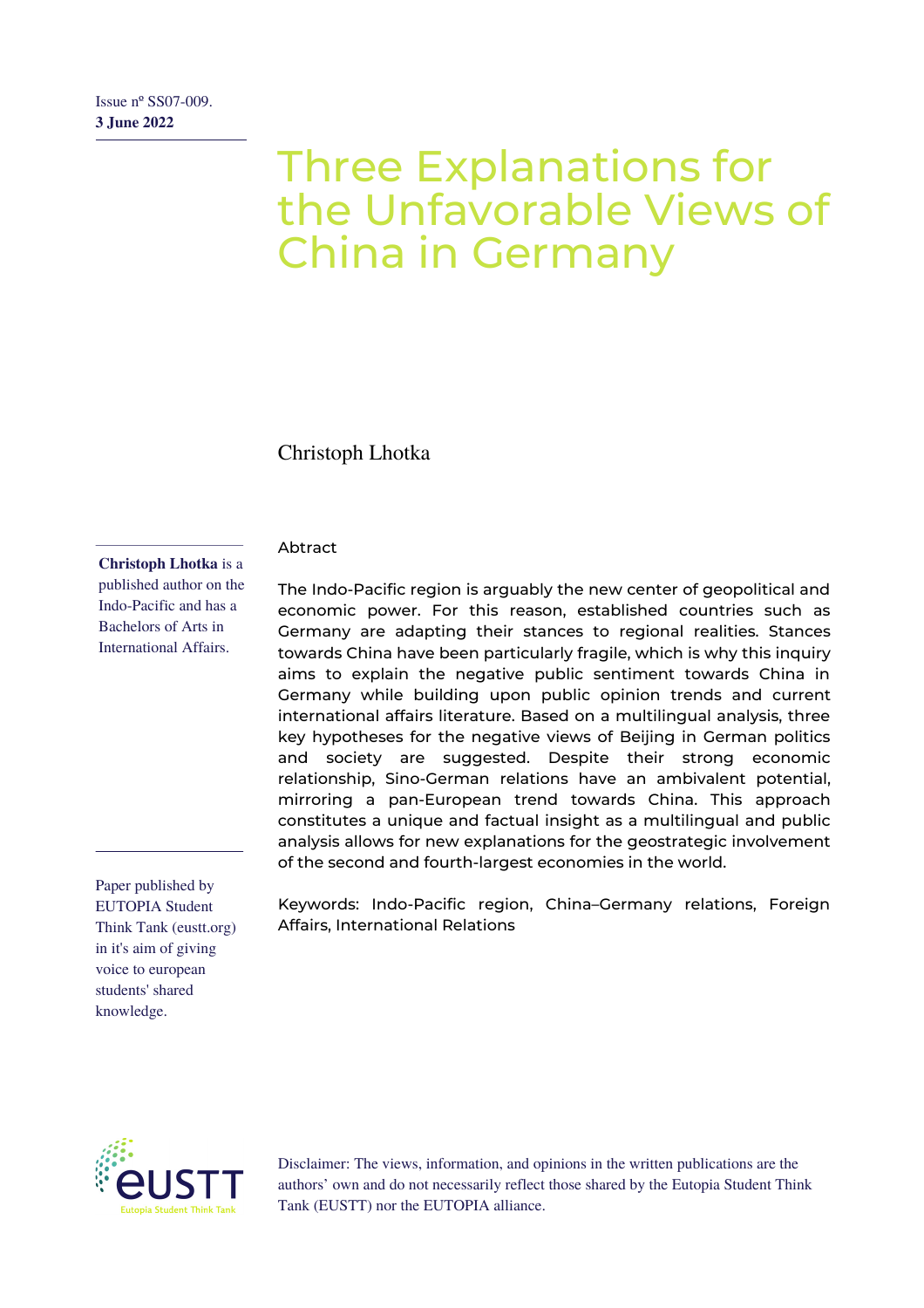#### **Introduction**

China is facing a growing international resentment towards its policies. It is now actively changing its approach to international relations on a broad spectrum. Symbolic for this is the use of its veto power in the United Nations Security Council (UNSC), resulting in the rejection of five out of six resolutions from 2019 until now (Wu, 2020). Having the full right to do so as a permanent member of the UNSC, such assertiveness raises questions about China's global intentions. A recent survey by the PEW Research Center provides insightful data about the unfavorable views of China reaching historic highs in many countries (Silver et al., 2020).

This empirical data links well with the existent narratives in academia. Increasing Chinese international involvement is accompanied by public scrutiny regarding various infringements of international law, leading to a surge of unfavorable views towards China. Germany's prominent role in European politics, in addition to being one of the most active trading partners of China, allows for the demonstration of three propositions based on the data from the PEW Research Center.

The three main reasons for the unfavorable views of China in Germany can be approached using public opinion analysis, which is a crucial indicator of societal trends and public interest in international affairs. This methodological approach interlinks with ongoing socio-political changes, reflecting normative scrutiny. One reason, as suggested by the literature, is that Germany's interaction with China is mostly based on economic coexistence and the emergence of new markets for German high technology (Li, 2018). The aim will be to show how this is bound to change. The second dimension considers the new global attentiveness to Chinese domestic issues, that are related to human rights and freedom of speech. Finally, one can evaluate the increasing polarization and 'rise of the right' in Germany as an additional factor affecting the perception of China.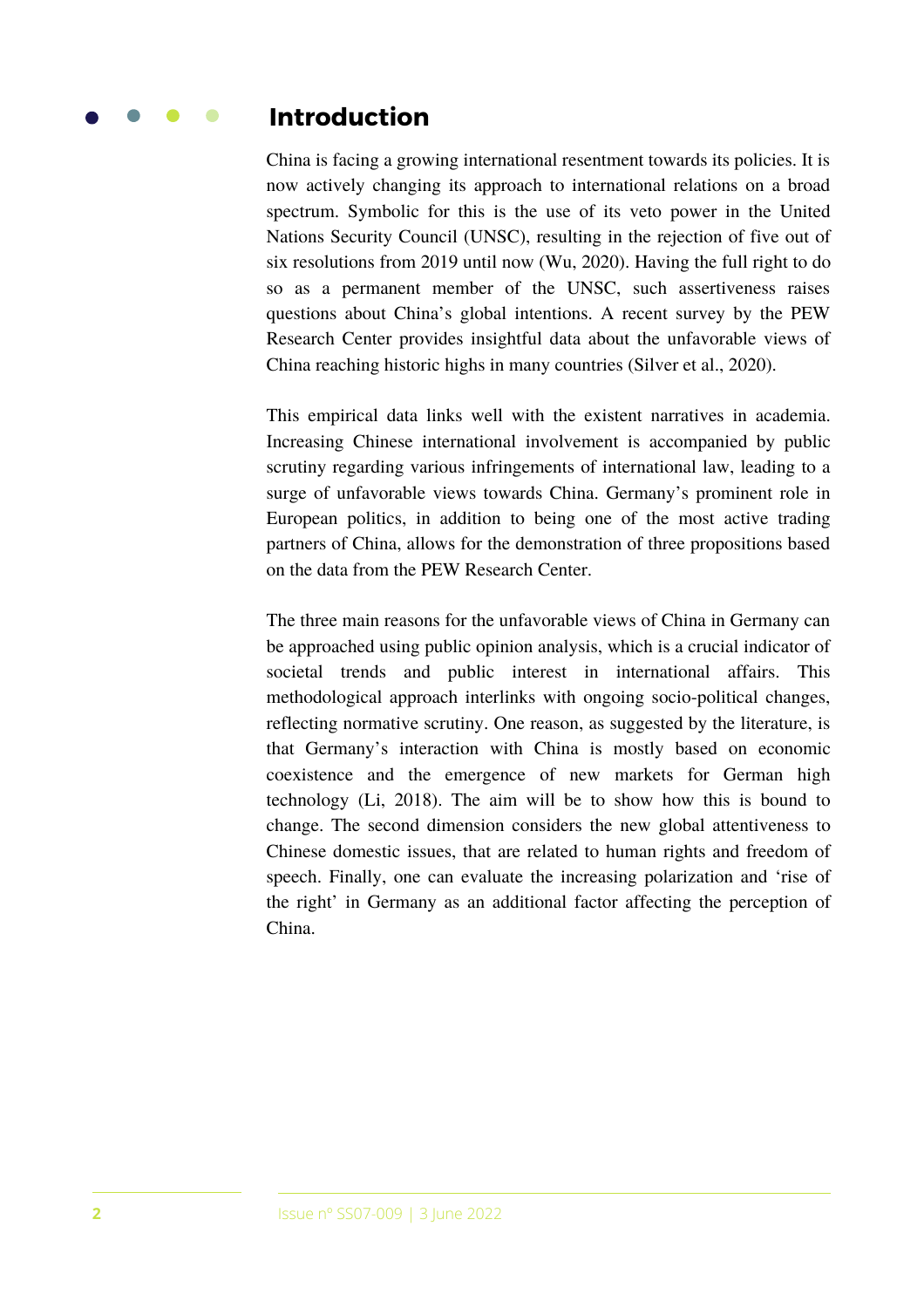#### **Source Analysis**

The PEW Research Center is a think tank in the United States (U.S.) that provides statistical analyses and data for a variety of political topics concerning international and domestic affairs. This think tank was founded in 1990 in the context of a research project, and it aims for political knowledge enhancement for all, with over 160 employees (Pew Research Center, 2021). It acts as one of the most renowned think tanks in the world and operates in several countries. This is of significance as it underlines the relevance of the findings.

#### **Technological Competitor**

The change in German awareness of high-tech exports to China has its base on two key areas. As noticed in Chowdhry & Felbermayr (2020), Germany is focusing on trade diversion with China, indicating exporting from an efficient country towards a less efficient one. In this scenario, Germany saw China as a partner rather than a competitor. Chinese investments in Germany were supported by national policy, resulting in a steady increase in the funds (Bian & Emons, 2017). With the upsurge of Chinese know-how in the high-tech sector, notably 5G, Germany observes how China's technology consistently advances. The 5G cellular networks act as a continuation of the 4G technology, currently used for data exchange between mobile devices. The impact of 5G is revolutionizing data communication, with China leading the way (Rao & Prasad, 2018).

Similar trends can be observed in the context of the Belt and Road Initiative (BRI), aiming at heavily connecting China and Europe through the sea as well as land routes. Against this background, investments are being used as strategic bargaining chips to advance technological narratives by Beijing (Wang, 2016). This trend has led European actors to undermine German decision-making power in the European Union, a trend echoed by negative German public perception (see: Dempsey, 2020). Finally, the poll touches upon German awareness of China using its European partners to undermine Germany's proposed policies.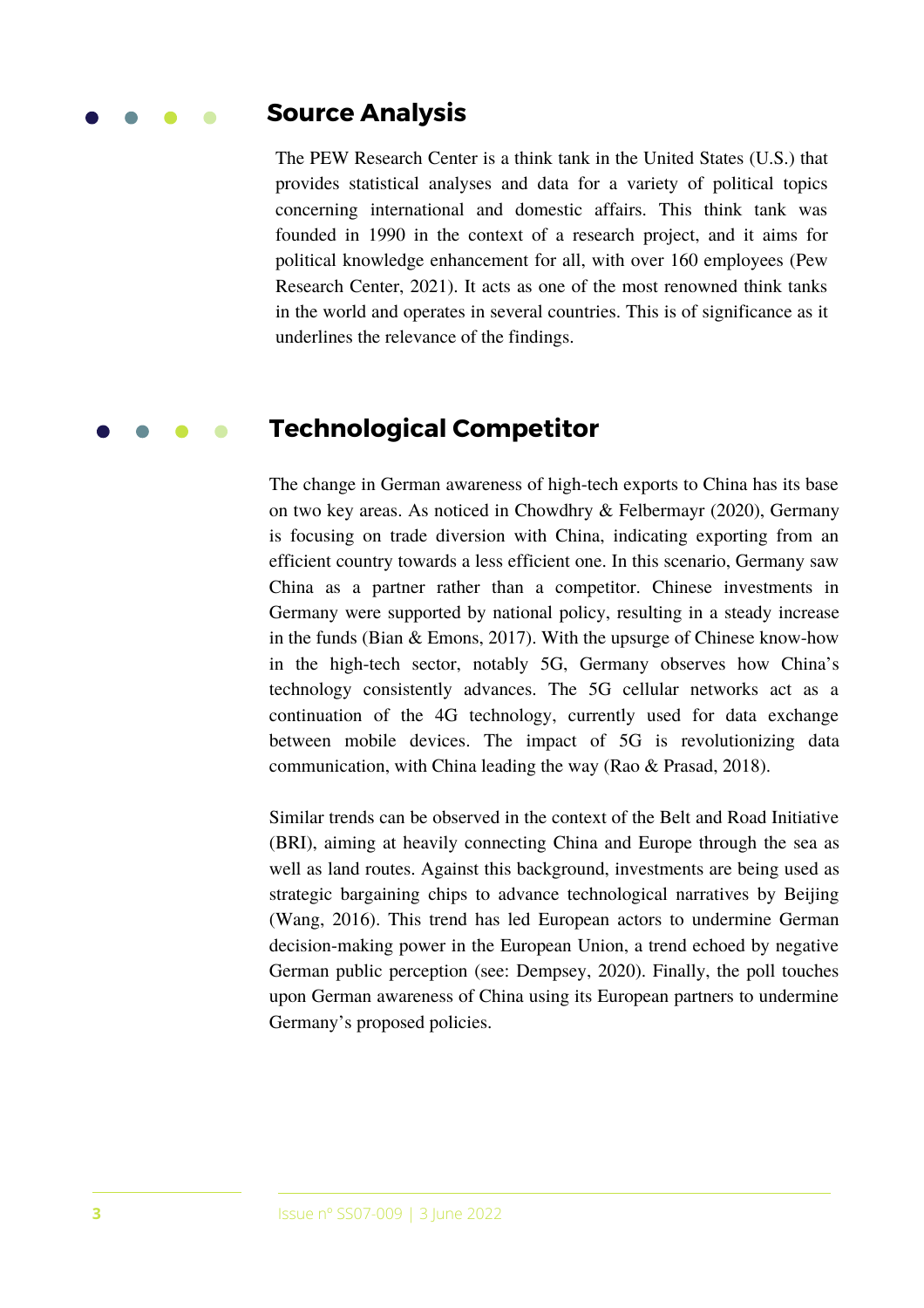Connecting these elements with the PEW Research Center findings, a positive correlation can be observed between the start of the BRI in 2013 and the negative appraisal of China in Germany. Yet, it would be too easy to base the BRI and the negative trend on a cause-and-effect relationship, as the magnitude of Chinese investment only gradually increases over the years. In 2015, a drastic dip in the Chinese image in Germany can be noticed . This dip marks the launch of the 'Made in China 2025' initiative. The initiative draws clear parallels to the digital industry of Germany, striving to establish China as a high-tech creator rather than a manufacturer. Kennedy (2015) sees the Chinese initiative as wanting to progress along the lines of the success story of the 'Made in Germany' label (see: Ewing, 2014).

#### **Global Attention**

The second element leading to the unfavorable view of China in Germany is the awareness of Chinese behavior in the international arena. Notable examples are the increase of Chinese maritime involvement in the South China Sea, portraying the ongoing disputes with regional allies of Germany such as Japan and Australia. In addition, China is gaining the reputation of a 'police state' through the creation of the social credit system and the fierce suppression of democratic movements in Hongkong.

The large-scale ethnic cleansing of Uyghurs in Xinjiang triggers a massive resentment by the German public, correlating with the PEW Research Center findings. One can attribute such perception to historic German narratives instilling remembrance of ethnic discrimination and gross violations of Human Rights. Failing to contain such developments on a domestic scale, the world now focuses on Chinese Human Rights violations on an almost daily basis, unquestionably worsening its global perception (Kent, 2019).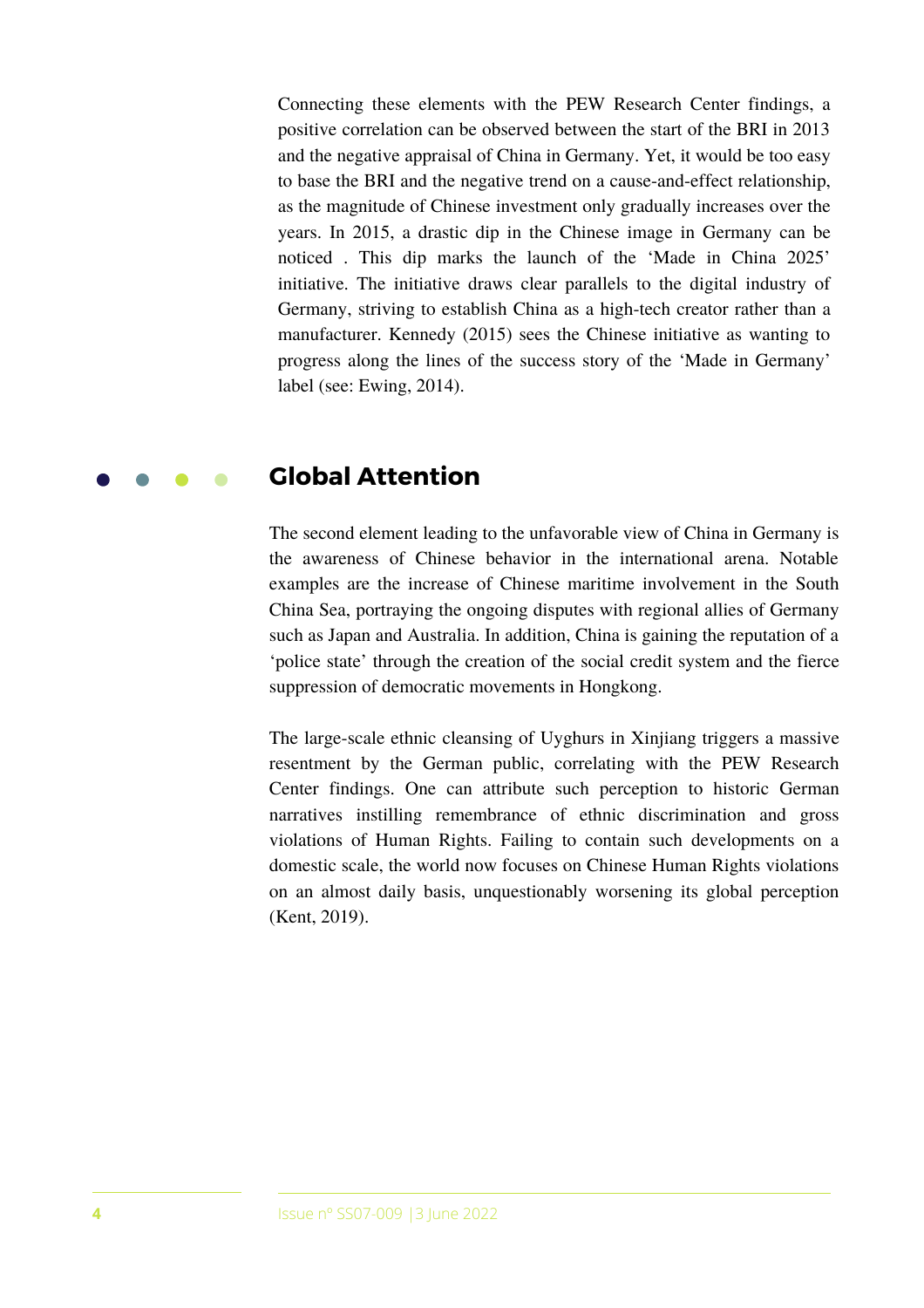### **Polarization**

Additionally, a renewal of already existent racist and anti-Asian sentiments could explain the unfavorable views of China in Germany. Overall, the 'rise of the right' relished the refugee crises of 2015, which started a trend of political division and xenophobia. The questionable European response of closing borders and several member states, including Germany, violating the Schengen agreement has stimulated new chauvinistic actors (Durand et al., 2017). Right-wing parties polarize by communicating the protection of German jobs from foreign workers, in particular workers from China (Havertz, 2018). These trends intensified throughout the Covid-19 pandemic as the impacts on the German economy and the related labor market were particularly drastic. The impact and negative views of China connect with the societal increase of nationalistic sentiments, providing an alternative explanation for the PEW Research Center.

#### **Conclusions**

These three elements touch upon the survey's findings and allow for a multidimensional approach to the unfavorable views of China in Germany. The disapproval of Chinese policy is rooted in the increasing public awareness of China as a technological competitor, its negative Human Rights record, and finally, an internal political polarization in Germany.

September 2020 marked the visit of the Chinese Foreign Minister, Wang Yi, aiming to reduce some of the tensions in the Germany-China relations, as well as in other European countries. Yet, September 2020 also marked the launch of the German Indo-Pacific strategy that includes vital elements of diversifying trading partners in Asia, as well as zero-tolerance for Human Rights violations. Public perception has resulted in policymakers reconsidering their stance on China. The German Indo-Pacific strategy is a prominent example that shows the initiation of a new attitude towards Beijing. The PEW Research Center data suggests that parts of German motivation for an Asian political strategy root in the unfavorable views of China.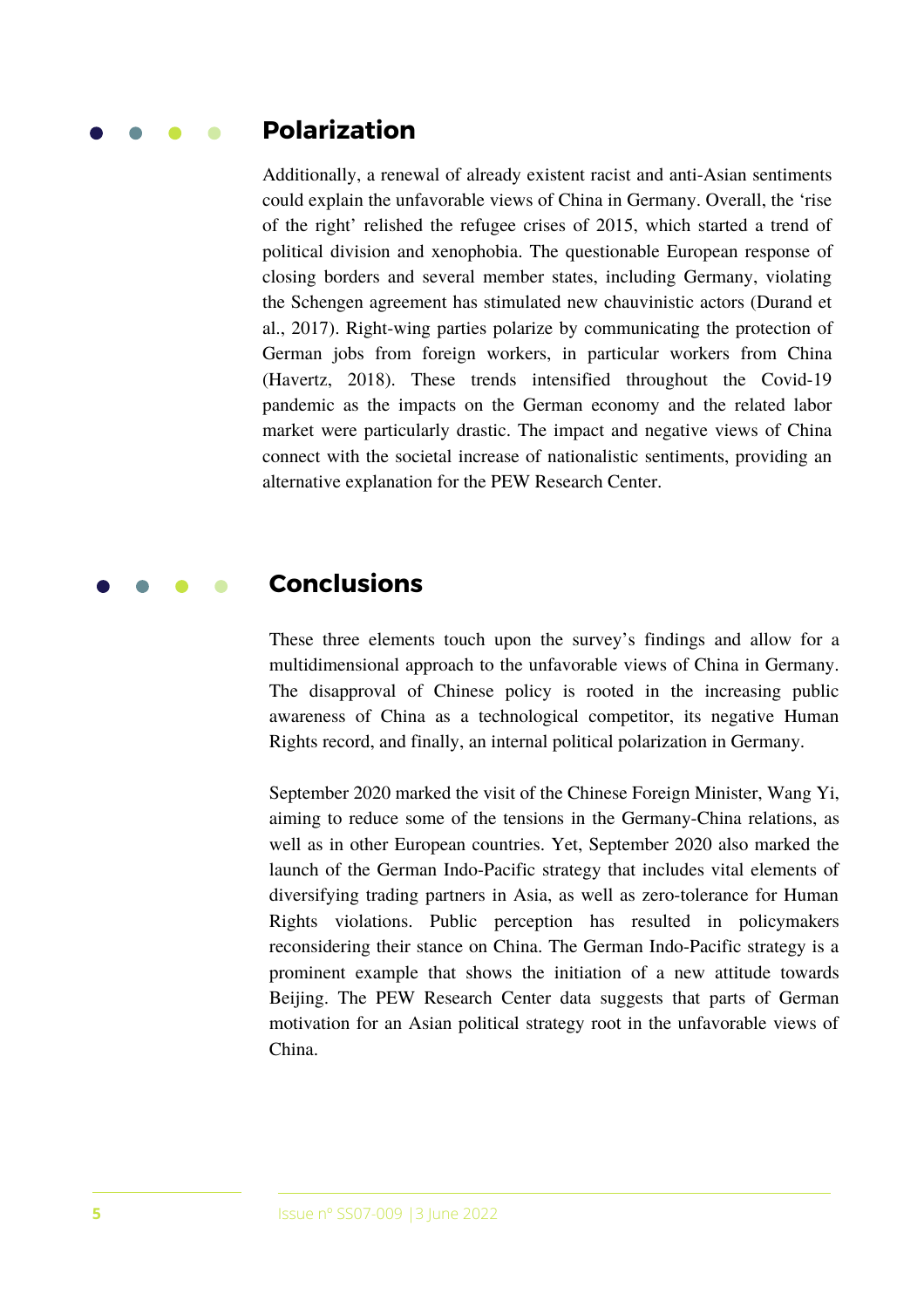

## **Bibliography**

Andronova, I., Sokolan, D., & Fedyakina, L. (2021). Chinese Foreign Direct Investment in High-Technology Sectors of the European Union. *Lecture Notes In Networks And Systems*, 1922-1930. https://doi.org/10.1007/978-3-030-69415-9\_211

Bian, S., & Emons, O. (2017). Chinese investments in Germany: increasing in line with Chinese industrial policy. In J. Drahokoupil, *Chinese investment in Europe: corporate strategies and labour relations* (pp. 157-179). ETUI. Retrieved 16 March 2021, from https://www.researchgate.net/profile/Jan-

Drahokoupil/publication/319127868\_Chinese\_investment\_in\_Europe\_corporate\_strategi es and labour relations -/links/599be3eca6fdcc500349d071/Chinese-investment-in-Europe-corporate-strategies-and-labour-relations.pdf.

Chowdhry, S. & Felbermayr, G. (2020). *The US-China trade deal and its impact on China's key trading partners*. Kiel: Kiel Institute for the World Economy (IfW).

Dempsey, J. (2020). *Germany Needs to End Hungary and Poland's Blackmail.* carnegieeurope.eu. Retrieved 18 March 2021, from https://carnegieeurope.eu/strategiceurope/83245.

Durand, F., Decoville, A. & Knippschild, R. (2017). Everything All Right at the Internal EU Borders? The Ambivalent Effects of Cross-Border Integration and the Rise of Euroscepticism. *Geopolitics*, 25(3), 587-608. https://doi.org/10.1080/14650045.2017.1382475

Ewing, J. (2014). A Brief History of Made in Germany. *Germany's Economic Renaissance*, 1- 14. https://doi.org/10.1057/9781137340542\_1

Havertz, R. (2018). Right-Wing Populism and Neoliberalism in Germany: The AfD's Embrace of Ordoliberalism. *New Political Economy*, 24(3), 385-403. https://doi.org/10.1080/13563467.2018.1484715

Kennedy, S. (2015). *Made in China 2025*. Center for Strategic and International Studies. Retrieved 14 March 2021, from https://www.csis.org/analysis/made-china-2025.

Kent, A. (2019). China and the international multilateral human rights system. *Handbook On Human Rights In China*, 61-83. https://doi.org/10.4337/9781786433688.00012

Li, L. (2018). China's manufacturing locus in 2025: With a comparison of "Made-in-China 2025" and "Industry 4.0". *Technological Forecasting And Social Change*, 135, 66-74. https://doi.org/10.1016/j.techfore.2017.05.028

Pew Research Center. (2021). *About Pew Research Center*. Pew Research Center. Retrieved 9 March 2021, from https://www.pewresearch.org/about/.

Rao, S., & Prasad, R. (2018). Impact of 5G Technologies on Industry 4.0. *Wireless Personal Communications*, 100(1), 145-159. https://doi.org/10.1007/s11277-018-5615-7